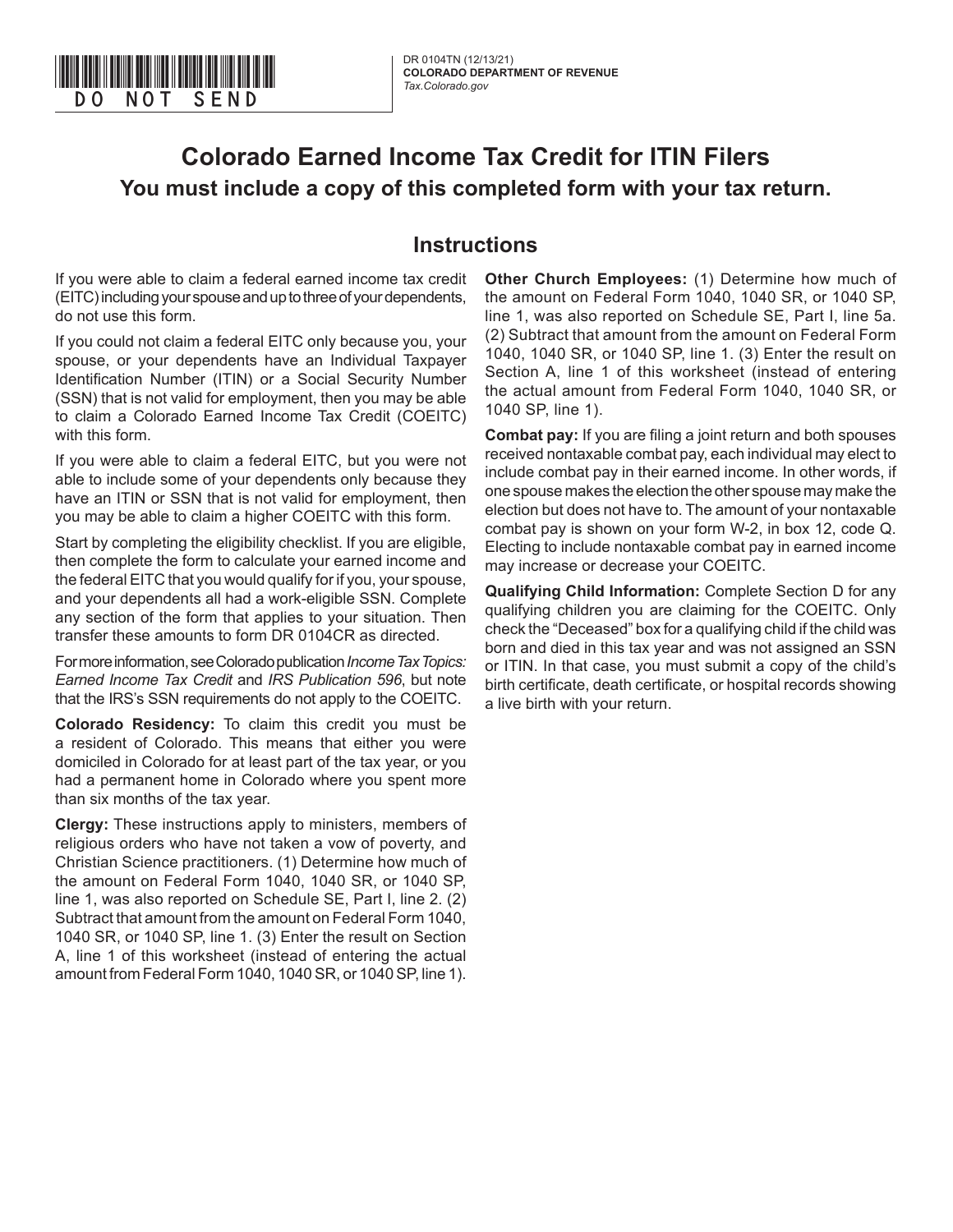

## **Instructions for Using 2019 Earned Income Instead of 2021 Earned Income**

**Election to Use 2019 Earned Income:** For tax year 2021, you may use your 2019 earned income to calculate your Colorado Earned Income Tax Credit (COEITC) if your 2019 earned income is more than your 2021 earned income. Electing to use your 2019 earned income may increase or decrease your COEITC.

Next, complete Sections A & B on another copy of form DR 0104TN using the amounts from your 2019 tax return. Be aware that some lines on the federal forms have changed from 2019 to 2021. Use the table below to find the correct federal forms and lines for calculating your 2019 earned income.

To determine your eligibility, first complete Sections A & B of form DR 0104TN using the amounts from your 2021 tax return. Refer to the federal forms and lines referenced on form DR 0104TN for calculating your 2021 earned income.

| <b>DR 0104TN</b>           | 2019 Federal Forms & Lines                                                                                        |
|----------------------------|-------------------------------------------------------------------------------------------------------------------|
| <b>Clergy Instructions</b> | Form 1040, 1040 SR, or 1040 SP, line 1<br>Schedule SE, Section A, line 2; or Section B, line 2, whichever applies |
|                            | Other Church Employees Instructions Form 1040, 1040 SR, or 1040 SP, line 1<br>Schedule SE, Section B, line 5a     |
| Combat Pay Instructions    | W-2, box 12, code Q                                                                                               |
| Lines 1-3                  | Form 1040, 1040 SR, or 1040 SP, line 1                                                                            |
| Line 4                     | Form 1040, 1040 SR, or 1040 SP, line 1<br>W-2, box 11                                                             |
| Line 5                     | Form 1040, 1040 SR, or 1040 SP, line 1<br>Schedule 1, line 8                                                      |
| Line 10a                   | Schedule SE, Section A, line 3; or Section B, line 3, whichever applies                                           |
| Line 10b                   | Schedule SE, Section B, sum of lines 4b and 5a                                                                    |
| ILine 10d                  | Schedule SE, Section A, line 6; or Section B, line 13, whichever applies                                          |
| ILine 11a                  | Schedule F, line 34; and Schedule K-1 (Form 1065), box 14, code A                                                 |
| Line 11b                   | Schedule C, line 31; and Schedule K-1 (Form 1065), box 14, code A                                                 |
| Line 12                    | Schedule C, line 1                                                                                                |

If your 2019 earned income is lower than your 2021 earned income, then you are not eligible for this election, and you must use your 2021 earned income to calculate your COEITC.

If you are eligible, complete Section C of both copies of form DR 0104TN using the amounts from your 2021 tax returns. This includes:

- the 2021 income limits and federal EIC table for lines 15 and 18 of form DR 0104TN,
- your 2021 adjusted gross income on line 16 of form DR 0104TN, and
- your 2021 part-year resident percentage on line 21 of form DR 0104TN.

If you are claiming qualifying children, complete Section D of both copies of form DR 0104TN. Any children you claim must meet the qualifying children requirements as of 2021.

Finally, compare the final credit amounts on Line 20 or 21 of both copies of form DR 0104TN.

- Enter the credit amount you want to claim on line 8 of form DR 0104CR.
- Submit only the corresponding copy of form DR 0104TN with your return. For example, if you elect to use your 2019 earned income because it is greater than your 2021 earned income, submit the copy of form DR 0104TN with your 2019 amounts.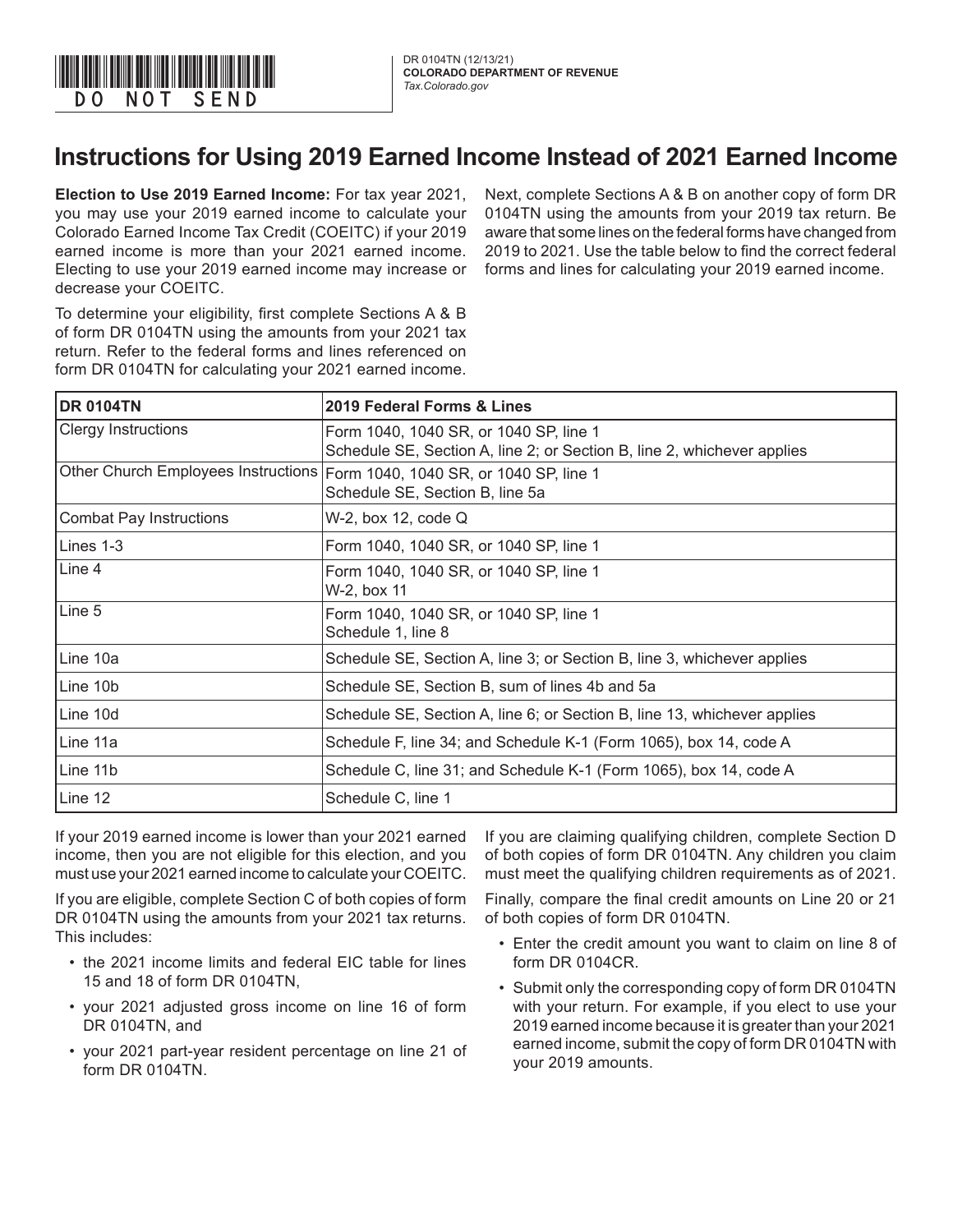

#### **2021 Colorado Earned Income Tax Credit for ITIN Filers Checklist**

| <b>All Taxpayers</b> |                                                                                                                                                                                                                                                                                                                                                                                                |     |    |  |  |  |
|----------------------|------------------------------------------------------------------------------------------------------------------------------------------------------------------------------------------------------------------------------------------------------------------------------------------------------------------------------------------------------------------------------------------------|-----|----|--|--|--|
|                      | 1. Were you a full-year or part-year Colorado resident for this tax year?                                                                                                                                                                                                                                                                                                                      | Yes | No |  |  |  |
|                      | If you answered YES to question 1, continue. Otherwise, you do NOT qualify for the COEITC.                                                                                                                                                                                                                                                                                                     |     |    |  |  |  |
|                      | 2. Is your filing status married filing separately? See Rule 3 in IRS Publication 596.                                                                                                                                                                                                                                                                                                         | Yes | No |  |  |  |
|                      | 3. Are you (or your spouse if filing a joint return) treated as a nonresident alien for any part of<br>this tax year? See Rule 4 in IRS Publication 596.                                                                                                                                                                                                                                       | Yes | No |  |  |  |
|                      | 4. Are you the qualifying child of another person who is required to file a return or who files a<br>return to claim a tax benefit?                                                                                                                                                                                                                                                            | Yes | No |  |  |  |
|                      | 5. Are you filing Federal Form 2555 or Federal Form 2555-EZ?                                                                                                                                                                                                                                                                                                                                   | Yes | No |  |  |  |
|                      | If you answered NO to questions 2-5, continue. Otherwise, you do NOT qualify for the COEITC.                                                                                                                                                                                                                                                                                                   |     |    |  |  |  |
|                      | Qualifying Children: If you will claim any children for this credit, answer questions 6-10 for each child.<br>Otherwise, go to question 11. See Rule 8 of IRS Publication 596 for more information.                                                                                                                                                                                            |     |    |  |  |  |
|                      | 6. Is the child your son or daughter, stepchild, foster child, brother, sister, half-brother, half-sister,<br>stepbrother, stepsister, or a descendant of any of them (for example, your grandchild, niece,<br>or nephew)?                                                                                                                                                                     | Yes | No |  |  |  |
|                      | 7. a. Is the child permanently and totally disabled, or<br>b. Is the child younger than you (or your spouse if filing a joint return), and<br>i. under age 19 at the end of the tax year, or<br>ii. under age 24 at the end of the tax year and a full time student?                                                                                                                           | Yes | No |  |  |  |
|                      | 8. Did the child have the same main home as you (or your spouse if filing jointly) in the United<br>States for more than half of the tax year?                                                                                                                                                                                                                                                 | Yes | No |  |  |  |
|                      | 9. Are you the only person who may claim this child? Or are you the person eligible to claim<br>this child under tiebreaker rules that apply to a qualifying child of more than one person? See<br>Rule 9 in IRS Publication 596.                                                                                                                                                              | Yes | No |  |  |  |
|                      | 10. If the child is married, are they:<br>a. filing a joint tax return, but only claiming a refund of withheld or estimated taxes, or<br>b. filing separately from their spouse?                                                                                                                                                                                                               | Yes | No |  |  |  |
|                      | If you answered YES to questions 6-10, the child qualifies for the COEITC. Repeat for each child<br>If you have qualifying children, go to question 14. Otherwise, go to question 11.                                                                                                                                                                                                          |     |    |  |  |  |
|                      | <b>With No Qualifying Children</b>                                                                                                                                                                                                                                                                                                                                                             |     |    |  |  |  |
|                      | 11. Can you (and your spouse if filing a joint return) NOT be claimed as a dependent on anyone<br>else's return?                                                                                                                                                                                                                                                                               | Yes | No |  |  |  |
|                      | 12. Was your main home (and your spouse's if filing a joint return) in the United States for more<br>than half of the tax year?                                                                                                                                                                                                                                                                | Yes | No |  |  |  |
|                      | 13. Were you (or your spouse if filing a joint return) at least:<br>a. age 19 at the end of the tax year if you are not a specified student, or<br>b. age 24 at the end of the tax year if you are a specified student, or<br>c. age 18 at the end of the tax year if you are a qualified former foster youth or qualified<br>homeless youth?<br>See IRS Publication 596 for more information. | Yes | No |  |  |  |
|                      | If you answered YES to questions 11-13, go to question 14. Otherwise, you do NOT qualify for the COEITC.                                                                                                                                                                                                                                                                                       |     |    |  |  |  |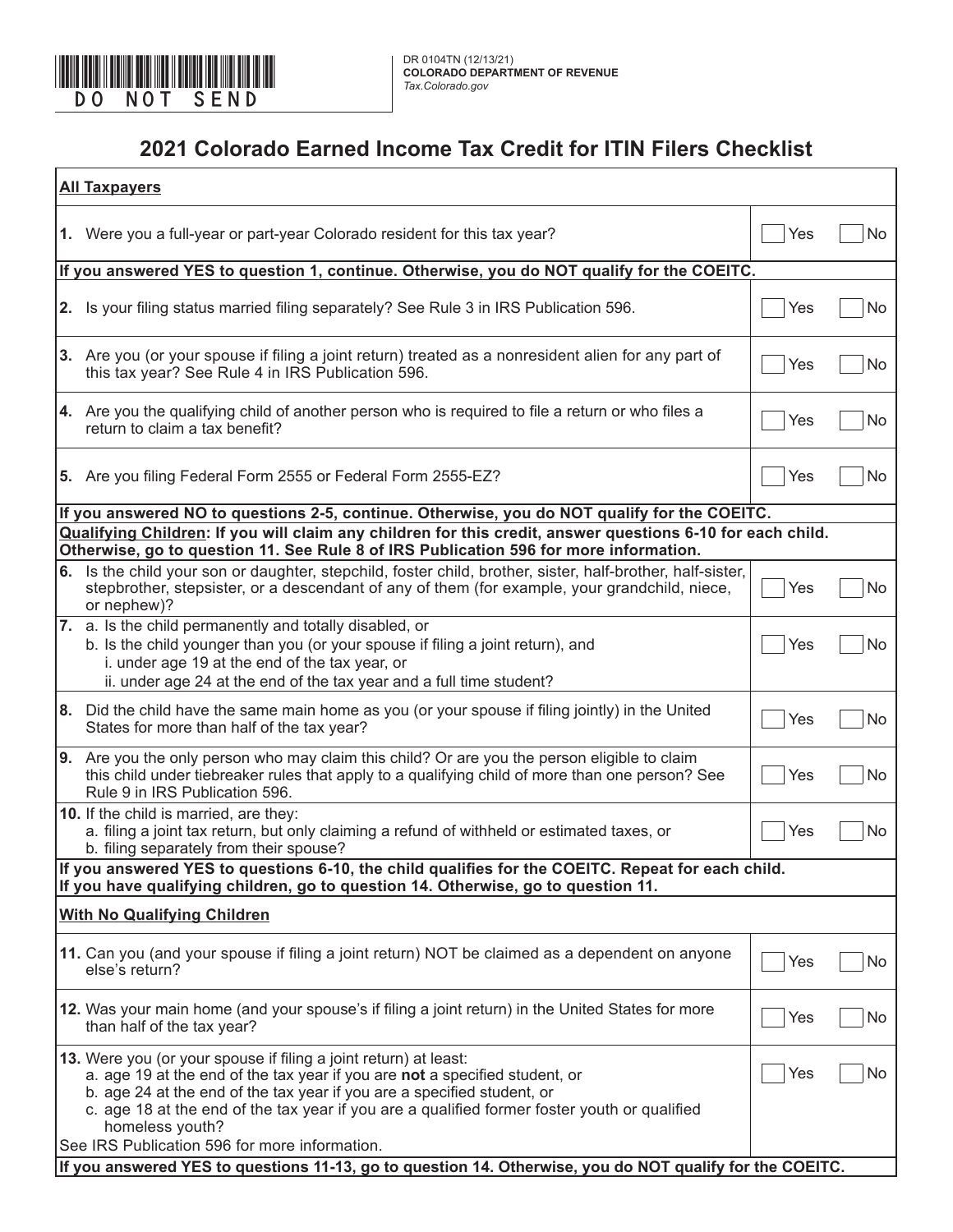

DR 0104TN (12/13/21)<br>COLORADO DEPARTMENT OF REVENUE

| <b>Income Limits</b>                                                                                                                                                                                                                                                                                                                                                                                                                                                                                                 |     |     |  |  |
|----------------------------------------------------------------------------------------------------------------------------------------------------------------------------------------------------------------------------------------------------------------------------------------------------------------------------------------------------------------------------------------------------------------------------------------------------------------------------------------------------------------------|-----|-----|--|--|
| 14. Is your investment income less than \$10,000? See Worksheet 1 in IRS Publication 596.                                                                                                                                                                                                                                                                                                                                                                                                                            | Yes | N0  |  |  |
| <b>15.</b> Is your total earned income at least \$1? See Rule 7 in IRS Publication 596.                                                                                                                                                                                                                                                                                                                                                                                                                              | Yes | No. |  |  |
| 16. Are both your total earned income (see Rule 15 in IRS Publication 596) and your adjusted<br>gross income (line 11 on Form 1040, 1040 SR, or 1040 SP) less than:<br>a. \$21,430 (\$27,380 if married filing jointly) with no qualifying children,<br>b. \$42,158 (\$48,108 if married filing jointly) with one qualifying child,<br>c. \$47,915 (\$53,865 if married filing jointly) with two qualifying children, or<br>d. \$51,464 (\$57,414 if married filing jointly) with three or more qualifying children? | Yes | No. |  |  |
| If you answered YES to questions 14-16, go to the form on the next page to calculate your credit. Otherwise, you<br><b>do NOT qualify for the COEITC.</b>                                                                                                                                                                                                                                                                                                                                                            |     |     |  |  |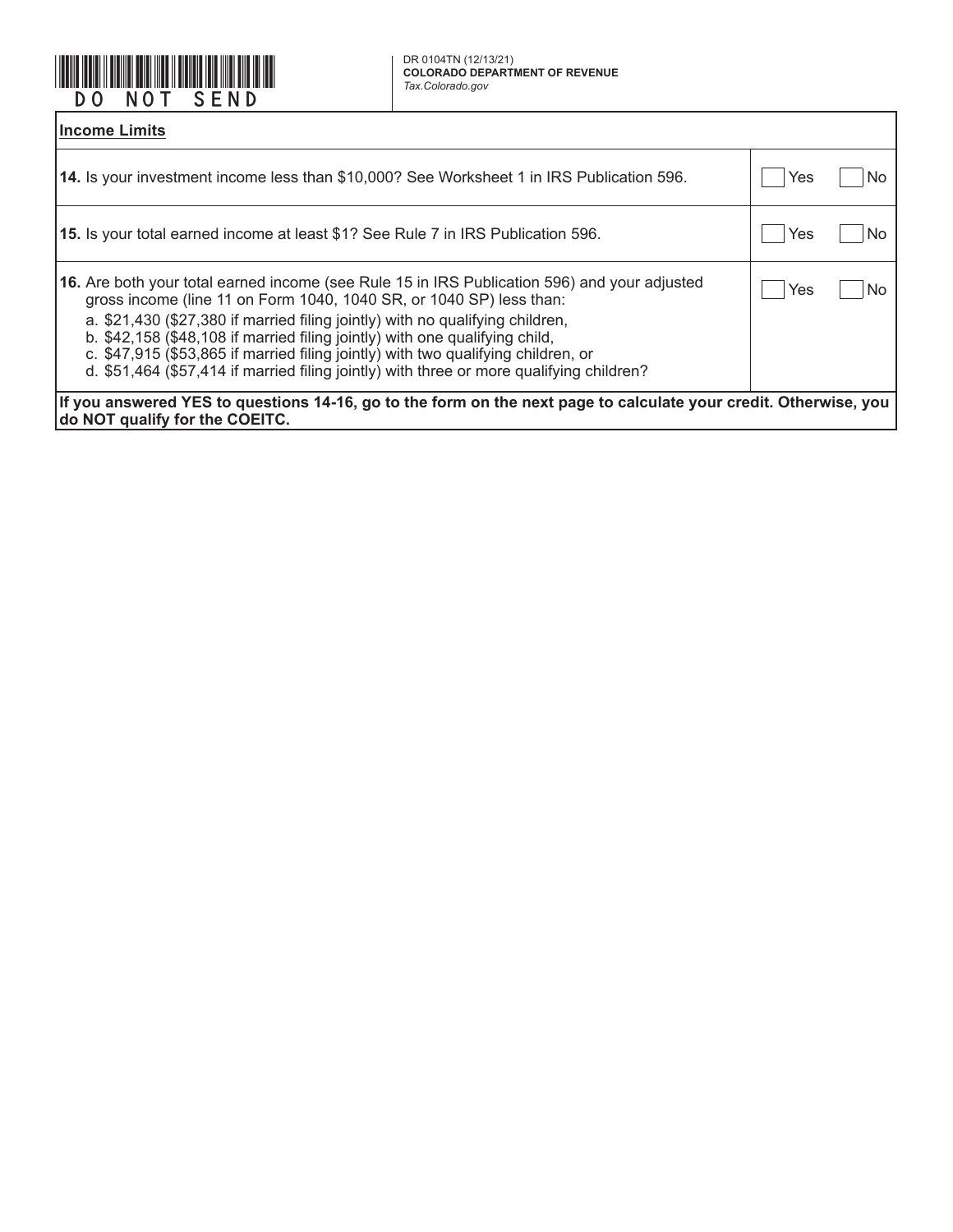

DR 0104TN (12/13/21) **COLORADO DEPARTMENT OF REVENUE** *Tax.Colorado.gov* **Page 1 of 2**

## **2021 Colorado Earned Income Tax Credit For ITIN Filers Schedule**

| Last Name                                                                                                                                                                               | <b>First Name</b> | Middle Initial  | <b>ITIN</b> |    |
|-----------------------------------------------------------------------------------------------------------------------------------------------------------------------------------------|-------------------|-----------------|-------------|----|
|                                                                                                                                                                                         |                   |                 |             |    |
|                                                                                                                                                                                         |                   |                 |             |    |
| <b>Section A: All Filers</b>                                                                                                                                                            |                   |                 |             |    |
| 1. Enter the amount from Federal Form 1040, 1040 SR, or 1040 SP, line 1.                                                                                                                |                   | -1              |             | 00 |
| 2. Enter any amount included on Federal Form 1040, 1040 SR, or 1040 SP, line 1, that is a                                                                                               |                   |                 |             |    |
| taxable scholarship or fellowship grant not reported on a Form W-2.                                                                                                                     |                   |                 |             | 00 |
| 3. Enter any amount included on Federal Form 1040, 1040 SR, or 1040 SP, line 1, that you                                                                                                |                   |                 |             |    |
| received from work performed while an inmate in a penal institution.                                                                                                                    |                   | 3               |             | 00 |
| 4. Enter any amount included on Federal Form 1040, 1040 SR, or 1040 SP, line 1, that you                                                                                                |                   |                 |             |    |
| received as a pension or annuity from a nonqualified deferred compensation plan or a                                                                                                    |                   |                 |             |    |
| nongovernmental section 457 plan. This amount may be shown in box 11 of Form W-2. If you<br>received such an amount but box 11 is blank, contact your employer for the amount received. |                   |                 |             | 00 |
| 5. Enter any amount included on Federal Form 1040, 1040 SR, or 1040 SP, line 1, that is a                                                                                               |                   |                 |             |    |
| Medicaid waiver payment you exclude from income (see instructions for federal Schedule 1, line                                                                                          |                   |                 |             |    |
| 8), unless you choose to include this amount in earned income, in which case enter zero.                                                                                                |                   | 5               |             | 00 |
|                                                                                                                                                                                         |                   |                 |             |    |
| 6. Sum of lines 2, 3, 4, and 5. Enter the amount on this line.                                                                                                                          |                   | 6               |             | 00 |
|                                                                                                                                                                                         |                   |                 |             |    |
| 7. Subtract line 6 from line 1. Enter the amount on this line.                                                                                                                          |                   | 7               |             | 00 |
|                                                                                                                                                                                         |                   |                 |             | 00 |
| 8. Enter all of your nontaxable combat pay if you elect to include it in earned income.<br>9. Sum of lines 7 and 8. Enter the amount on this line. The total is your earned income.     |                   | 8               |             |    |
|                                                                                                                                                                                         |                   | 9               |             | 00 |
| Section B: Self-Employed, Members of Clergy or People with Church Employment Filing Schedule SE,                                                                                        |                   |                 |             |    |
| Self-Employed Not Required to File Schedule SE, and Statutory Employees Filing Schedule C                                                                                               |                   |                 |             |    |
| PART I: COMPLETE IF SELF-EMPLOYED, MEMBER OF THE CLERGY, OR HAVE CHURCH EMPLOYMENT AND                                                                                                  |                   |                 |             |    |
| <b>FILING SCHEDULE SE</b>                                                                                                                                                               |                   |                 |             |    |
|                                                                                                                                                                                         |                   | 10a             |             | 00 |
| 10a. Enter the amount from Schedule SE, Part I, line 3.                                                                                                                                 |                   |                 |             |    |
| 10b. Enter the amount from Schedule SE, Part I, the sum of lines 4b and 5a.                                                                                                             |                   | 10 <sub>b</sub> |             | 00 |
|                                                                                                                                                                                         |                   |                 |             |    |
| 10c. Sum of lines 10a and 10b. Enter the amount on this line.                                                                                                                           |                   | 10 <sub>c</sub> |             | 00 |
|                                                                                                                                                                                         |                   |                 |             |    |
| 10d. Enter the amount from Schedule SE, Part I, line 13.                                                                                                                                |                   | <b>10d</b>      |             | 00 |
|                                                                                                                                                                                         |                   |                 |             |    |
| 10e. Subtract line 10d from line 10c. Enter the amount on this line.<br>PART II: COMPLETE IF SELF-EMPLOYED AND NOT REQUIRED TO FILE SCHEDULE SE                                         |                   | 10e             |             | 00 |
| Do not include on these lines any statutory employee income, any net profit from services performed as a notary public,                                                                 |                   |                 |             |    |
| any amount exempt from self-employment tax as the result of the filing and approval of Federal Form 4029 or Federal                                                                     |                   |                 |             |    |
| Form 4361, or any other amounts exempt from self-employment tax.                                                                                                                        |                   |                 |             |    |
| 11a. Enter any net farm profit or (loss) from Schedule F, line 34; and from farm                                                                                                        |                   |                 |             |    |
| partnerships, Schedule K-1 (Federal Form 1065), box 14, code A.                                                                                                                         |                   | 11a             |             | 00 |
| 11b. Enter any net profit or (loss) from Schedule C, line 31; and Schedule K-1 (Federal                                                                                                 |                   |                 |             |    |
| Form 1065), box 14, code A (other than farming).                                                                                                                                        |                   | 11 <sub>b</sub> |             | 00 |
|                                                                                                                                                                                         |                   |                 |             |    |
| 11c. Sum of lines 11a and 11b. Enter the amount on this line.<br>PART III: COMPLETE IF STATUTORY EMPLOYEE FILING SCHEDULE C                                                             |                   | 11c             |             | 00 |
| 12. Enter the amount from Schedule C, line 1, that you are filing as a                                                                                                                  |                   |                 |             |    |
| statutory employee.                                                                                                                                                                     |                   | 12              |             | 00 |
|                                                                                                                                                                                         |                   |                 |             |    |